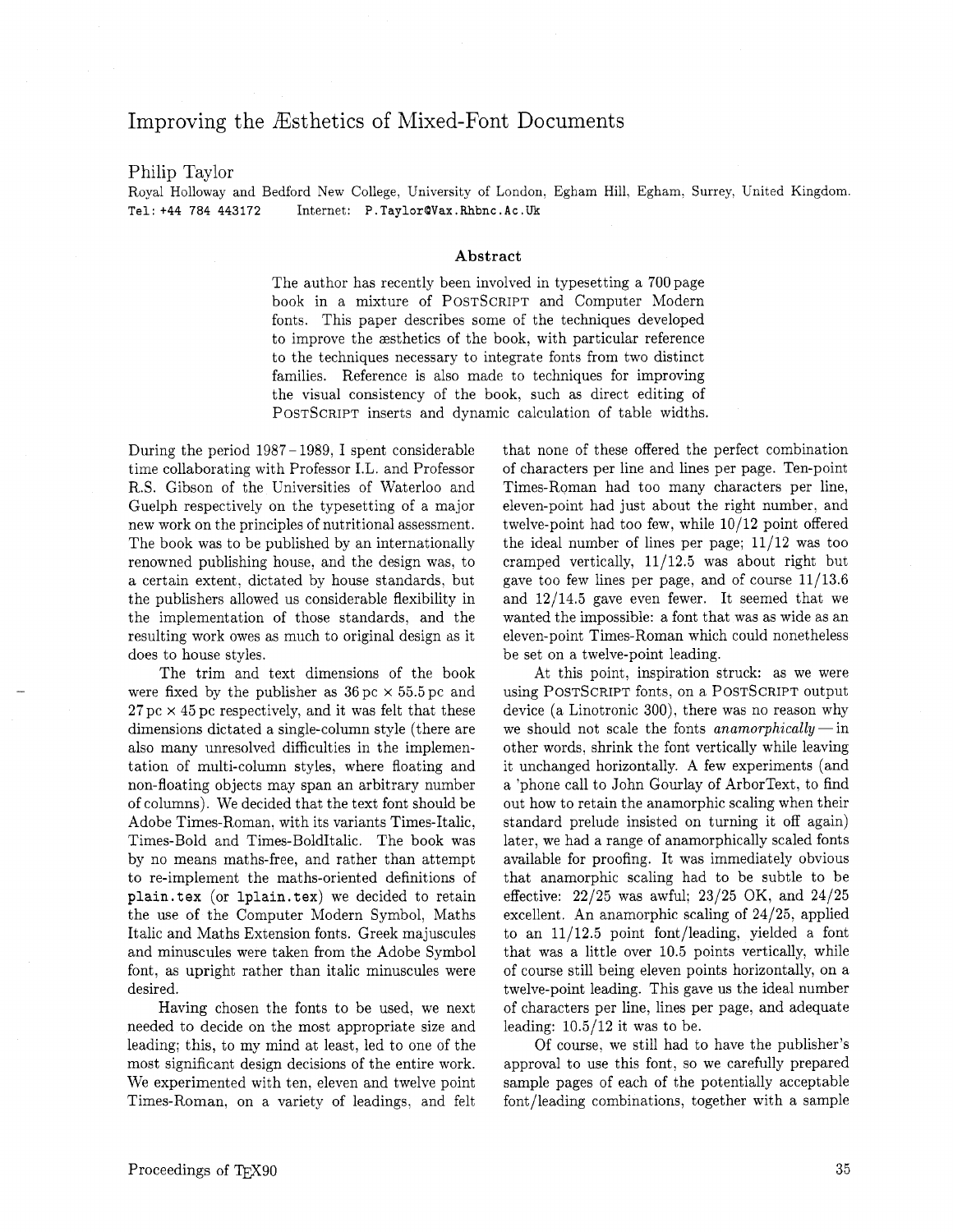page in our new anamorphic 10.5/12 Times-Roman, and sent these off for approval. We were overjoyed when the publisher not only selected 10.5/12. but pronounced it "one of the best examples of Times Roman which he had seen."

Anamorphic scaling of POSTSCRIPT fonts was one thing, but anamorphic scaling of Computer Modern was another. We were not using Graham Toal's POSTSCRIPT outlines of Computer Modern, but 1270 dpi bitmaps (pk files); how were we to re-scale these? The solution was simplicity itself: rather than scale the fonts individually, we would scale the whole document. Fonts which are presented as POSTSCRIPT bitmaps are subject to exactly the same set of manipulations as any other POSTSCRIPT object, and thus can be anamorphically scaled. Of course, scaling of a Computer Modern font bitmap undoes at a stroke all the hard work that METAFONT and the font designer have together achieved, in terms of the exact pattern of pixels output by METAFONT for a particular character, design size, magnification and mode definition, but the amazing thing is, it just doesn't seem to matter ! Admittedly the scaled Computer Modern fonts form only a small proportion of the total glyphs typeset, but it would take a very careful and trained eye to spot that they are not produced from the canonical bitmaps.

At this point, it is worth digressing slightly and discussing the implementation language $(s)$ . Of the two of us actually typesetting (rather then writing) the book, one (Ian Gibson) is a confirmed though flexible  $IATFX$  user, while the other (the present author) is a totally bigotted Plain **5Y** addict, who will admit to no merit whatsoever in any of the so-called higher-level formats - needless to say, this lead to some interesting discussions.. . Nonetheless, it was amicably agreed that the book would be set in IAT<sub>F</sub>X, but that any changes to the default style files (and, as it turned out, to 1plain.tex. If onts . t ex and latex. tex) would be implemented through the medium of Plain TEX. In practice, this led to very few problems. Just occasionally an obscure look-ahead involving *\futurelet and/or \af*t erass ignment failed unexpectedly, and this lead to a few problems in debugging the code, but in general Plain T<sub>F</sub>X and IAT<sub>F</sub>X co-existed satisfactorily without any real difficulties. POSTSCRIPT modifications were, of course. implemented in POSTSCRIPT.

The book also included a very large number of illustrations and graphs, neither of which are TEX's forte, and these were prepared using either Harvard Graphics or Adobe Illustrator. These packages are both capable of producing (encapsulated)

POSTSCRIPT output, and of using the Adobe font set. In practice, the graphics packages were configured to use Adobe Helvetica. and captions typeset in T<sub>F</sub>X were similarly set in Helvetica. The mechanism by which these figures were incorporated is (very) loosely based on a macro which was first published as \Printchart by ArborText in the documentation accompanying DVILASER/PS; the most recent version of the revised macro (\PostScript) is attached as Appendix A. The macro allows the coordinates of the desired portion of the original figure (with respect to the lower left corner of the page) to be specified, and also allows the final height and width to be specified—this does, of course, allow the aspect ratio of the figure to be altered during insertion, but this feature is rarely desirable or used. More important, however, is that it allows the inserted figure to be scaled up or down from the original, but this can have an adverse effect on the zsthetics and consistency of the book, for the following reason: the originals will almost certainly have been prepared without allowance for the possibility of subsequent scaling, and will typically have a consistent set of line sizes: after scaling, lines which were originally the same size (we chose 0.4 pt to match the default rules of  $Tr(X)$  would have been of varying size, and it was therefore necessary to edit the POSTSCRIPT files produced by Adobe Illustrator and Harvard Graphics to pre-scale the line thicknesses to allow for subsequent re-scaling. The font sizes similarly had to be pre-scaled by editing. This caused one amusing problem: the editor used by Ian to make these changes to the POSTSCRIPT files had an uncontrollable urge to write a <control-Z> at the end of each file, and a special POSTSCRIPT macro definition for <control-Z> had to be written, to prevent otherwise insuperable difficulties.

Returning to the question of fonts, the next issue to be addressed was visual font matching. Remember that we were using Adobe Times-Roman for the text, Computer Modern Maths Italic, Symbol and Extension for mathematics, and Adobe Symbol for Greek majuscules. minuscules and various other characters. The first problem was simply one of achieving consistent perceived size. While Adobe Times-Roman (scaled \magst ephalf ) and Computer Modern Maths Italic and Symbol tenpoint (scaled \magstephalf) are very well matched for size, we soon discovered that the Adobe Symbol font, similarly scaled, was far too large. The question was, by how much to reduce it ? If design size was an inadequate criterion, perhaps the z-height of the font would be a better metric. We tried again.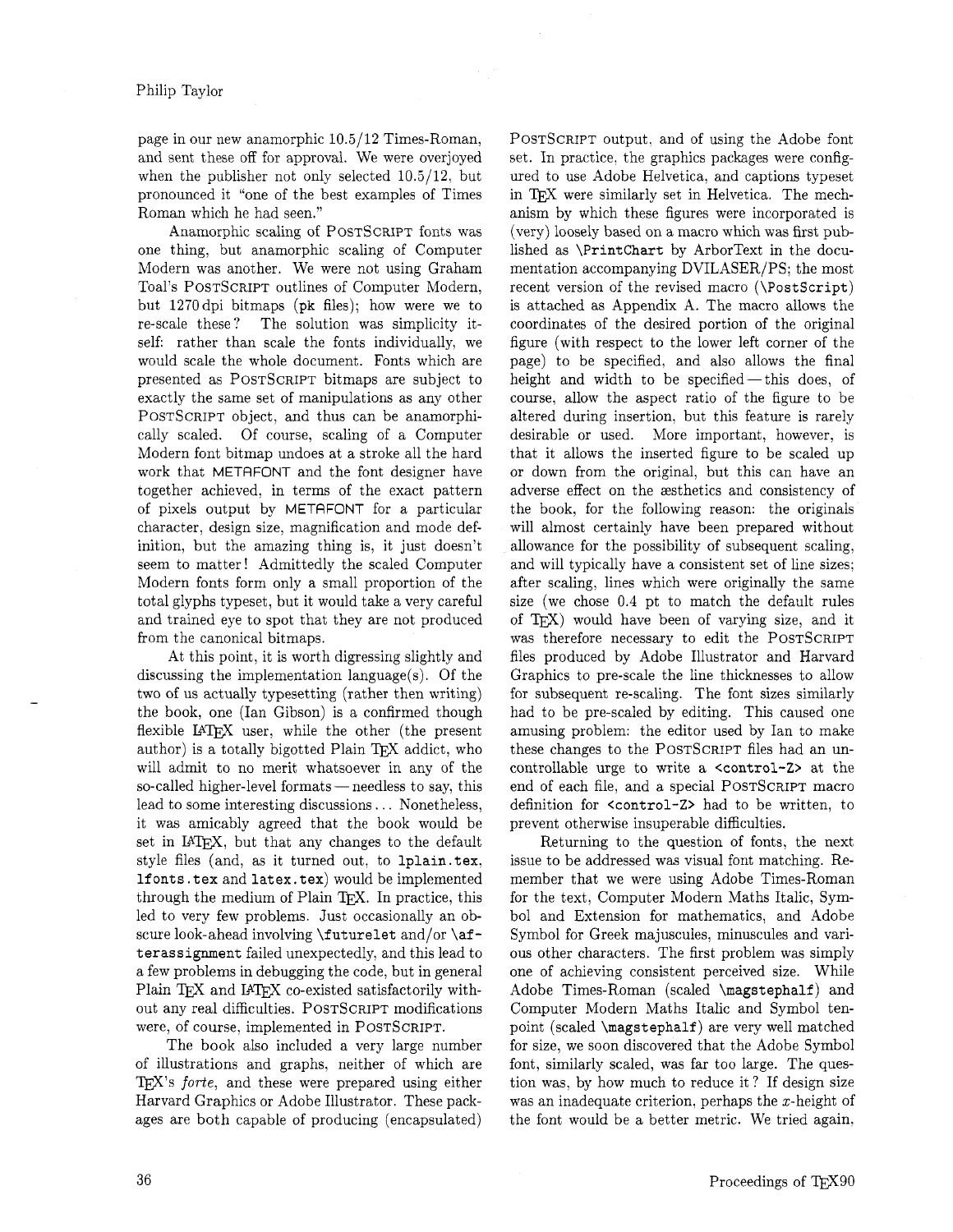this time adjusting the scaling of Adobe Symbol such that its  $x$ -height (as measured by  $\forall$ fontdimen<sub> $\cup$ </sub>5) exactly matched the x-height of Adobe Times-Roman: *still* the fonts appeared visually to be of different sizes. Finally we tried matching the heights of a pair of individual characters from the two fonts: as the  $\mu$  from Symbol was the most common of the Greek minuscules, we matched its exact height to that of the character from the Times-Roman font with which it most frequently occurred in juxtaposition (lower-case  $q$ ), and this technique was found to give the best visual match. The code for dynamic font matching is given in Appendix B.

A further problem manifested itself: in designing the Computer Modern fonts, Knuth had obviously been influenced by the requirements of mathematical typesetting. In particular. the height of maths operators such as plus. minus, greaterthan, less-than, etc. had been optimised to match the heights of the lower-case letters between which they were most likely to occur. In a scientific (but not mathematical) text. maths operators tend to occur between numbers, upper-case letters and lowercase letters with approximately equal frequency, and when seen between numbers or upper-case letters, the maths operators tend to look rather too low. Barbara Beeton was consulted on this problem, and suggested that one obvious solution would be to use METAFONT to generate alternative glyphs for the maths operators, raising them by an appropriate amount from the baseline. Whilst this was undoubtedly the right approach, it was potentially very time-consuming, and a pure  $T\not\vdash X$  solution was sought. We also wished to avoid making changes to the text of the document. and thus a solution involving the replacement of all occurrences of + by  $\forall$ , - by  $\forall$ -, etc., together with re-definitions of  $\setminus +$ ,  $\setminus -$ , etc., was ruled out. This left us with only one apparent option: the maths operators had to be made active and defined as macros. with their replacement text being that necessary to raise the original operator by an appropriate amount, while otherwise retaining the operator's original semantics including its maths class (\mathord, \mathop, \mathbin, \mathrel, \mathopen, \mathclose, \mathpunct). Rather than write an individual definition for each maths operator, we developed a single macro \mathsraise, which, when applied to a maths operator, made it active in maths mode and re-defined it in terms of its original meaning: we similarly developed an alternative form. \raisemaths, which had an analogous effect when applied to named maths operators such as

 $\pm$ ,  $\geq$ ,  $\leq$  and  $\times$ . We could then simply list the operators to be raised, as in:

| \mathsraise <   |  |                                       |
|-----------------|--|---------------------------------------|
|                 |  | $\mathcal{L}$ also +, -, = and /      |
| \raisemaths \pm |  |                                       |
|                 |  | \raisemaths \ge % also \le and \times |

Thereafter each operator so listed had its new meaning in maths mode only, retaining its original meaning outside of maths mode. With hindsight, it might have been desirable to be able to specify individually the amount by which each operator was to be raised, but in practice a common factor of 0.15 ex seemed both necessary and sufficient. The \mathsraise macros are given in Appendix C.

Many other changes proved desirable in the production of this book; a new 'the-book' style was derived by extensive modification from the standard 'book' style for IATFX, and POSTSCRIPTspecific versions of 1plain.tex, 1fonts.tex and 1atex.tex were generated (called pslplain, pslfonts and pslatex, respectively). PS1fonts, in particular, was considerably modified from its progenitor, firstly to change all possible references to Computer Modern fonts to the nearest POSTSCRIPT equivalent, but subsequently to pre-load far fewer fonts, as the implementation placed severe restrictions on the number of fonts that could be concurrently loaded. Special \struts were defined for use in ruled tables, to ensure adequate vertical white space above and below each row, and automatic table sizing was implemented, which ensured that any table which exceeded 0,85\textwidth was automatically stretched to occupy \textwidth, thereby improving the visual consistency of the book. This last technique required an iterative approach to circumvent the limitation imposed by \multispan. whereby all additional space is dumped in the last column spanned. A new version of \caption was implemented to make use of information saved by the \Postscript and \SetTable macros; this enabled us to set captions to the same width as the figure or table to which they referred.

All of this took time-considerable timebut in the opinion of the author it was time well spent. The finished book bears neither the traditional TEX stamp of Computer Modern, nor the traditional IAT<sub>F</sub>X stamp of overly large fonts and excessive white space. It more closely resembles a traditionally typeset book, and this was. in essence, the underlying aim: the typography and design were intended to be totally transparent to the reader. serving solely to draw his or her attention to the content. We believe that we have achieved this aim.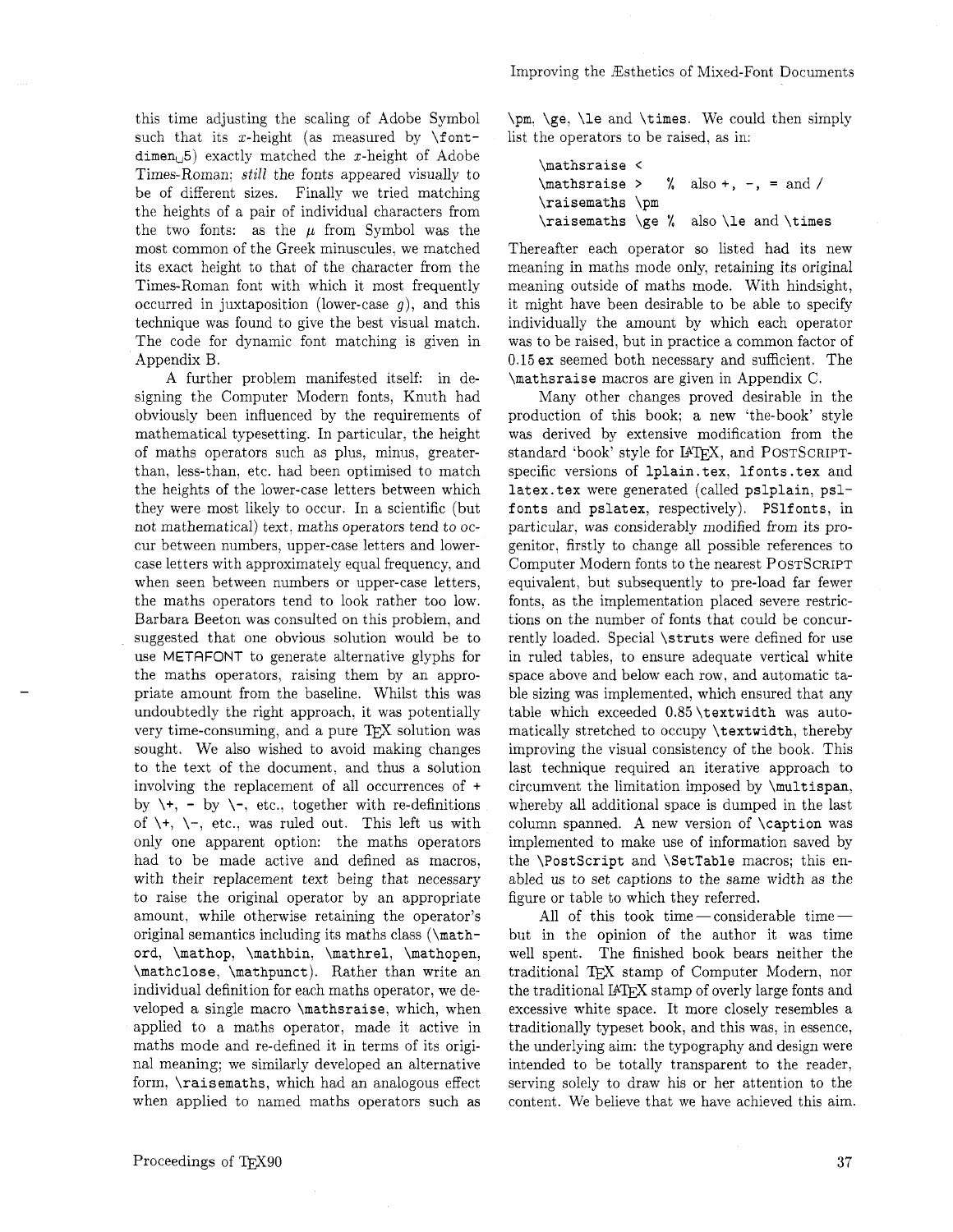Philip Taylor

**Appendix A: The \Postscript macro, for the inclusion of POSTSCRIPT figures** 

```
\%\frac{9}{6}A very arcane TeX/PostScript macro
%
         ====================================
%
\newif \ifoutline
\newdimen \border 
\def \PostScript file:#l; 
                  xmin:#2; ymin:#3; xmax:#4; ymax:#5; 
                  width:#6; height:#7; options:#8% 
C% 
         \outlinef alse 
         \b{border = 0 pc}\setminus \setminus 0 = \setminus hbox
                          \file
                \{\delta\}{41} \%\def 
                          \mathrm{mm} {#2 }%
                 \def 
                          \ymin {#3 }%
                 \def 
                          \times (#4)%
                 \def 
                          \ymax {#5 }%
                 \def 
                          \width {#6 }%
                 \def 
                          \height {#7 }%
                 \def 
                          \options{#8}%
                 \def 
                          \Xmean {\dimen 0 }%
                 \def 
                          \Ymean {\dimen 1 }%
                 \def 
                          \Xsize {\dimen 2 }%
                 \def 
                          \Ysize {\dimen 3 }%
                          \Width {\dimen 4 }%
                 \def 
                 \def 
                          \Height {\dimen 5 }%
                          \O(\count 0)\def 
                 \def 
                          \1{\count 1 }%
                 \def 
                          \2{\count 2 }%
                 \def 
                          \3{\count 3 }%
                          \Upsilon \4{\count 4 }%
                 \def 
                 \def 
                          \S(\count 5 )\def 
                          \6{\count 6} )%
% 
% The options macros 
% 
                 \def 
                          \box {\outlinetrue}%
                 \def 
                          \outline {\outlinetrue}%
                 \options 
                 \message {Border is \the \border)% 
                 6 = \bord\ifoutline
                          \message {Figure will be enclosed in a box)% 
                          \def \rule 
                                  {\if hmode 
                                            \vrule 
                                   \else \ifmode 
                                                    \hrule 
                                           \else
```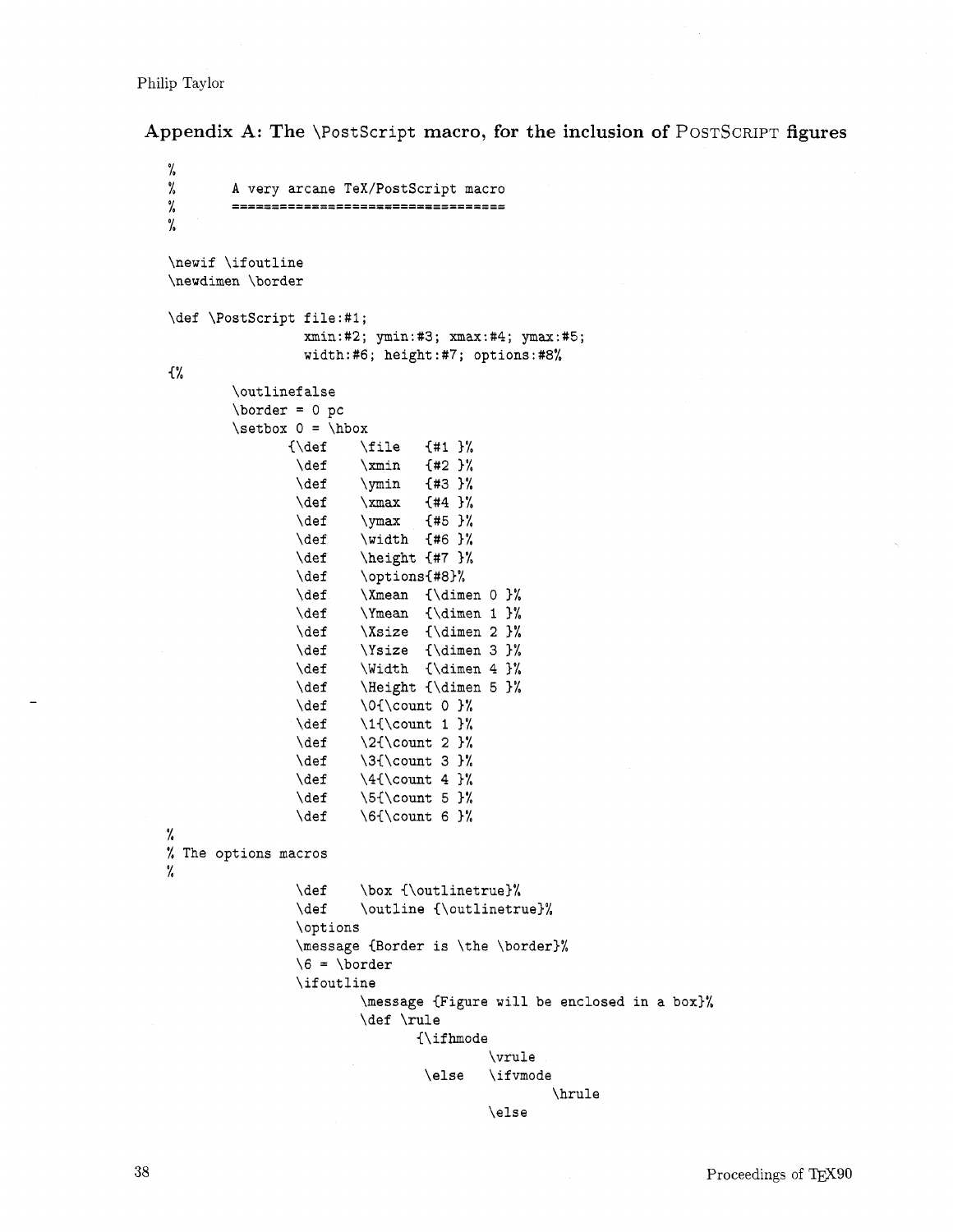Improving the Rsthetics of Mixed-Font Documents

\message CAre you sure you should be trying to draw rules in this mode ?}%  $\sqrt{fi}$  $\chi$  i 3% \else \message {Figure will not be enclosed in a box)% \def \rule {\ifhmode \vrule width 0 sp \else \ifmode \hrule width 0 sp \else \message CAre you sure you should be trying to draw rules in this mode ?)%  $\chi$ fi  $\sqrt{fi}$ 3%  $\chi$ fi  $\mathrm{Xmean} = \mathrm{xmin}$ \advance \Xmean by \xmax \divide \Xmean by 2  $\0 = \X$ mean  $\Y$ mean =  $\ymin$  $\advance \Ymean by \ymax$ \divide \Ymean by 2  $\1 = \Y$ mean  $\xrightarrows$ \advance \Xsize by -\xmin  $\2 = \Xsize$  $\Ysize = \ymax$  $\alpha$ ce  $\Ysize$  by - $\gamma$  $\3 = \Y \size$  $\widetilde{\text{width}} = \widetilde{\text{width}}$  $\{4 = \Width\}$ \Height = \height  $\5 = \Height$  $\det$  \xmean {\the \0 }%  $\text{def} \quad \text{vmean} \quad \text{the} \quad 3$ \def \xsize {\the **\2** 3% \def \ysize {\the \3 }%  $\det$   $\widetilde{\theta}$   $\in$   $\frac{3}{4}$ \def \height {\the \5 }% \def \border {\the \6 }% \vbox to \Height  $\{ \vss \ \rule{0.2cm}{0.4cm} \text{rule}$ \hbox to \Width  $\{\hbox{\$ hspace{.1cm}s} \rule height 0.5 \Height depth 0.5 \Height \hskip 0.5 \Width

39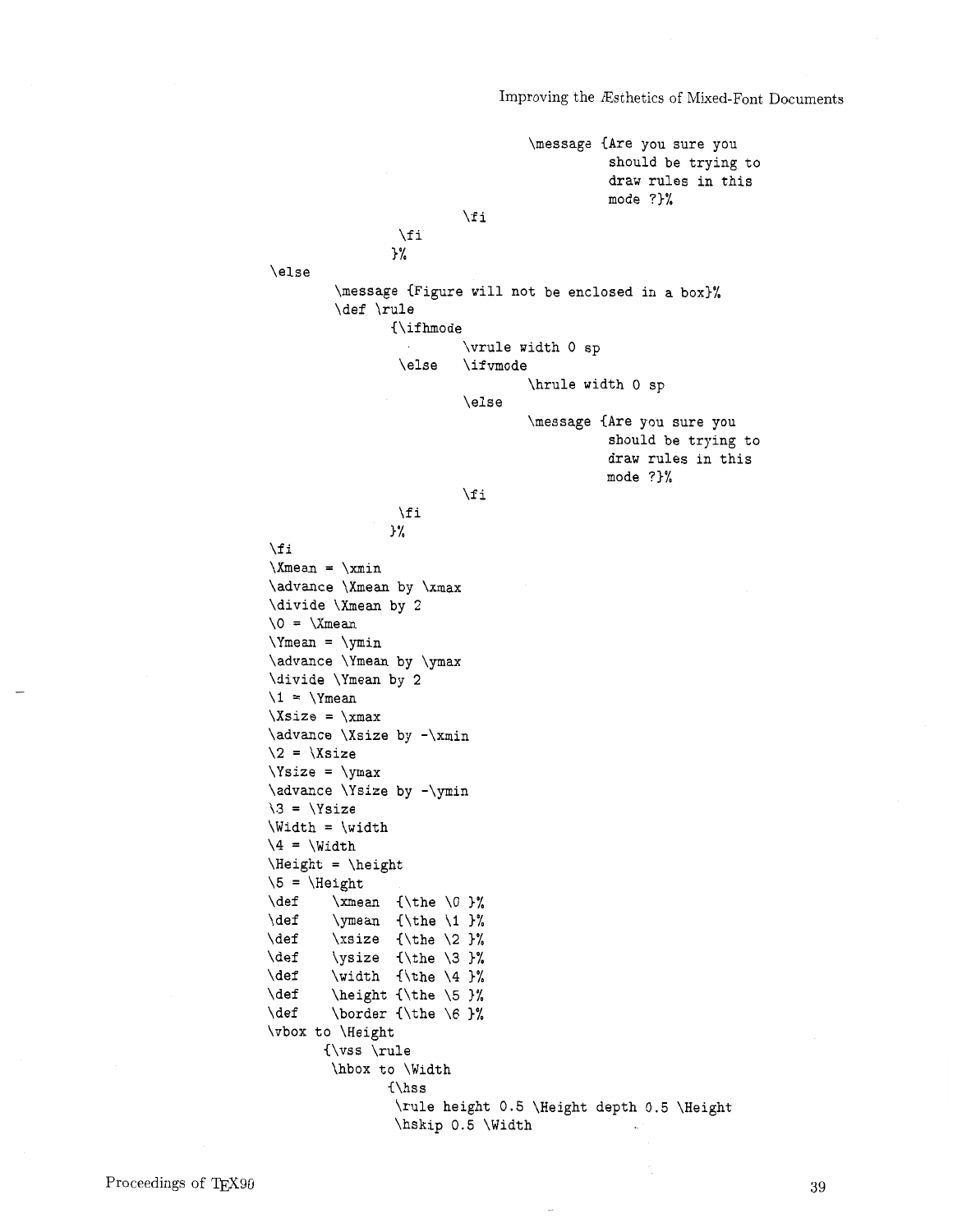```
\special 
                                  Ips : : [asis, begin] 
                                   0 SPB 
                                   /Chartcheckpoint save def 
                                   Xpos Ypos translate 
                                   \width \xsize div 
                                   \height \ysize div 
                                    scale 
                                   /sptobp 
                                      (65536 div 72 mu1 72.27 div) def 
                                   \xmean sptobp neg 
                                   \ymean sptobp neg
                                    translate 
                                    newpath 
                                   /border {\border sptobp) def 
                                   \xmean sptobp \ymean sptobp moveto 
                                   \xsize sptobp 2 div neg border add 
                                   \ysize sptobp 2 div neg border add 
                                    rnoveto 
                                   \xsize sptobp border 2 mu1 sub 0 rlineto 
                                    0 \ysize sptobp border 2 mu1 sub 
                                              rlineto 
                                   \xsize sptobp border 2 mu1 sub neg 0 
                                              rlineto 
                                    closepath 
                                    clip 
                                    newpath 
                                    255 dict begin 
                                   /showpage {} def
                                   3 % 
                          \special {ps:plotfile \file asis}%
                          \special 
                                   Cps : : [asis, end1 
                                    end 
                                    Chartcheckpoint restore 
                                    0 SPE 
                                   3% 
                          \hskip 0.5 \Width 
                          \rule height 0.5 \Height depth 0.5 \Height 
                          \hss 
                         3% 
                 \rule \vss 
                3 % 
\message (The dimensions of the figure are: 
                 \{ht: \the \h\}\{dp: \theta \dp 03
                 \{wd: \theta \wedge \text{wd} 0\}%
\copy 0
```
 $\mathcal{F}$ 

3 %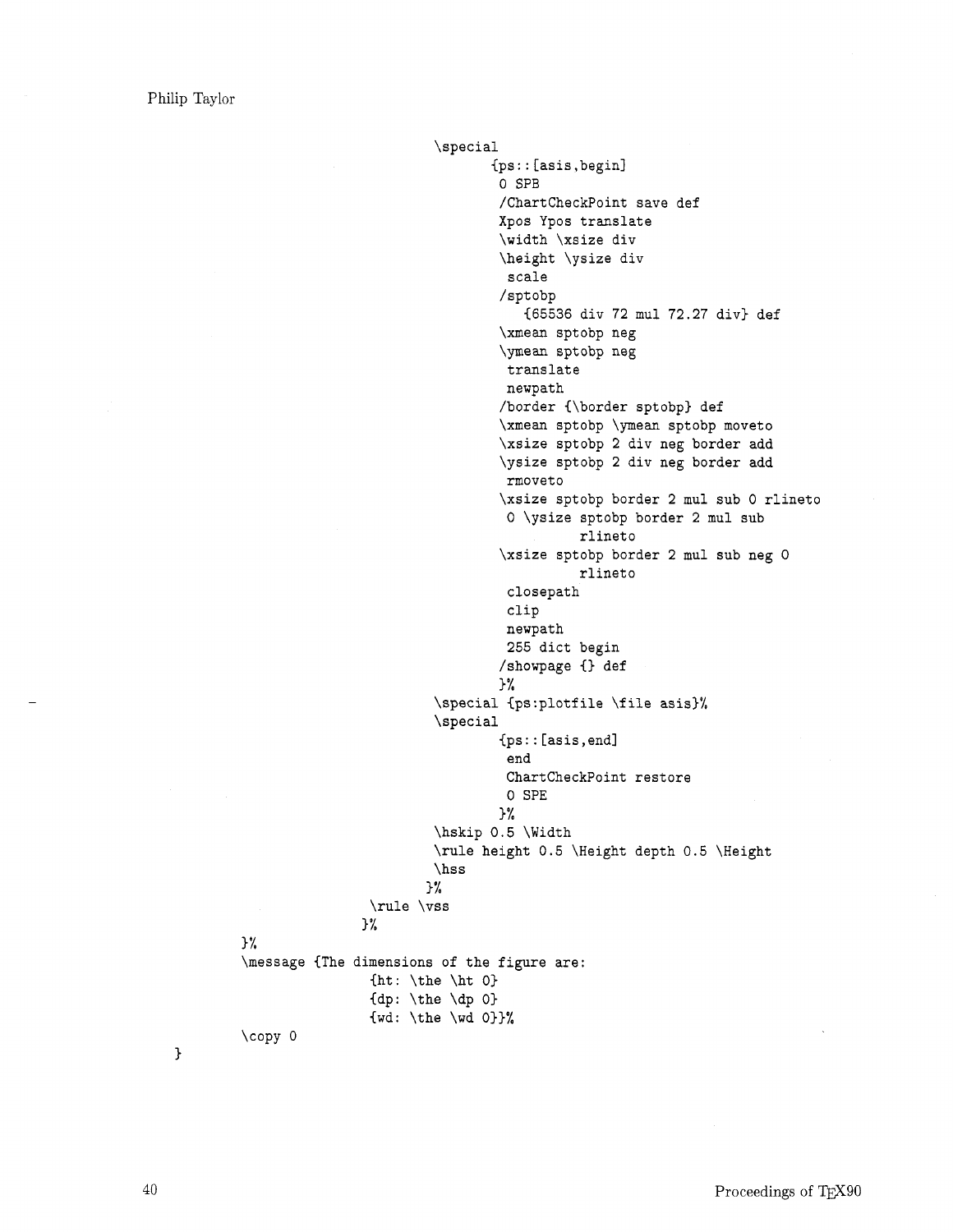**Appendix B: The** \LoadFont **macro, for the dynamic matching of font sizes** 

```
\newf am \symf am 
\newcount \symf actor 
\newcount \xheight 
\newcount \f udgef actor 
\newcount \scalef actor 
\newcount \canonicalxheight 
\def \loadfont #1=#2 [#31 
        \overline{A}\fudgef actor = 10 
         \scalefactor = 10 
         \setminus 0 = \hbox{ \the #3 0 g}\{\text{candidate} = \hbar 0\}\sqrt{\text{sqrt} = 1000}\forall font #1 = #2 scaled \sum_{i=1}^{n}\setminus 2 = \hbox{box } f#1 \cdot '155\xi > \\tdots 2
         \int \xheight = 0\then 
                  \relax 
         \else 
                  \multiply \symfactor by \canonicalxheight 
                  \divide \syrnfactor by \xheight 
                  \multiply \symf actor by \f udgef actor 
                  \divide \symf actor by \scalef actor 
         \fi 
         \message {Loading font #I = #2 scaled \the \symfactor) 
         \forall font #1 = #2 scaled \sum1 
\viiipt
         \load font \viiisymtext = pssym [\textfont]
         \loadfont \viiisymscript = pssym [\scriptfont] 
         \loadfont \viiisymscriptscript = pssym [\scriptscriptfont1 
\ixpt
         \loadfont \ixsymtext = pssym [\textfont] 
         \loadfont \ixsymscript = pssym [\scriptfont] 
         \loadfont \ixsymscriptscript = pssym [\scriptscriptfont] 
\xi\loadfont \xisymtext = pssym [\textfont]
         \loadfont \xisymscript = pssym [\scriptfont] 
         \loadfont \xisymscriptscript = pssym [\scriptscriptfont]
\diamond \@addfontinfo \@viiipt {\textfont \symfam = \viiisymtext
                 \scriptsize\text{\textbackslash} \scriptfont \symfam = \viiisymscript
                          \scriptscriptfont \symfam = \viiisymscriptscript)
```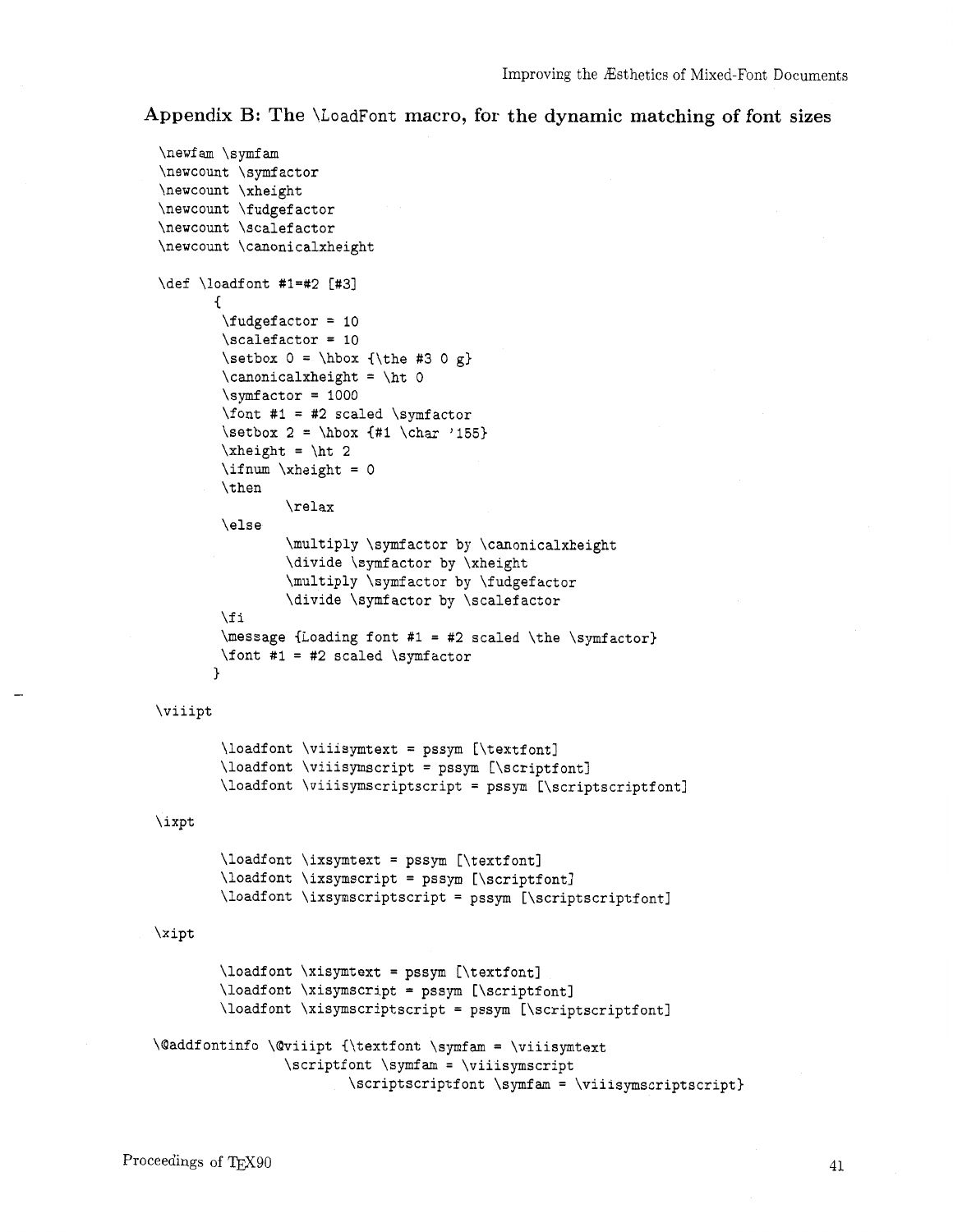Philip Taylor

**\Qaddfontinfo \Qixpt <\textfont \symfam** = **\ixsymtext \scriptf ont \symf am** = **\ixsymscript \scriptscriptfont \symfam** = **\ixsymscriptscript)** 

\@addfontinfo \@xipt {\textfont \symfam = \xisymtext \scriptfont \symfam = \xisymscript \scriptscriptfont \symfam = \xisymscriptscript}

 $\mathbf{r}$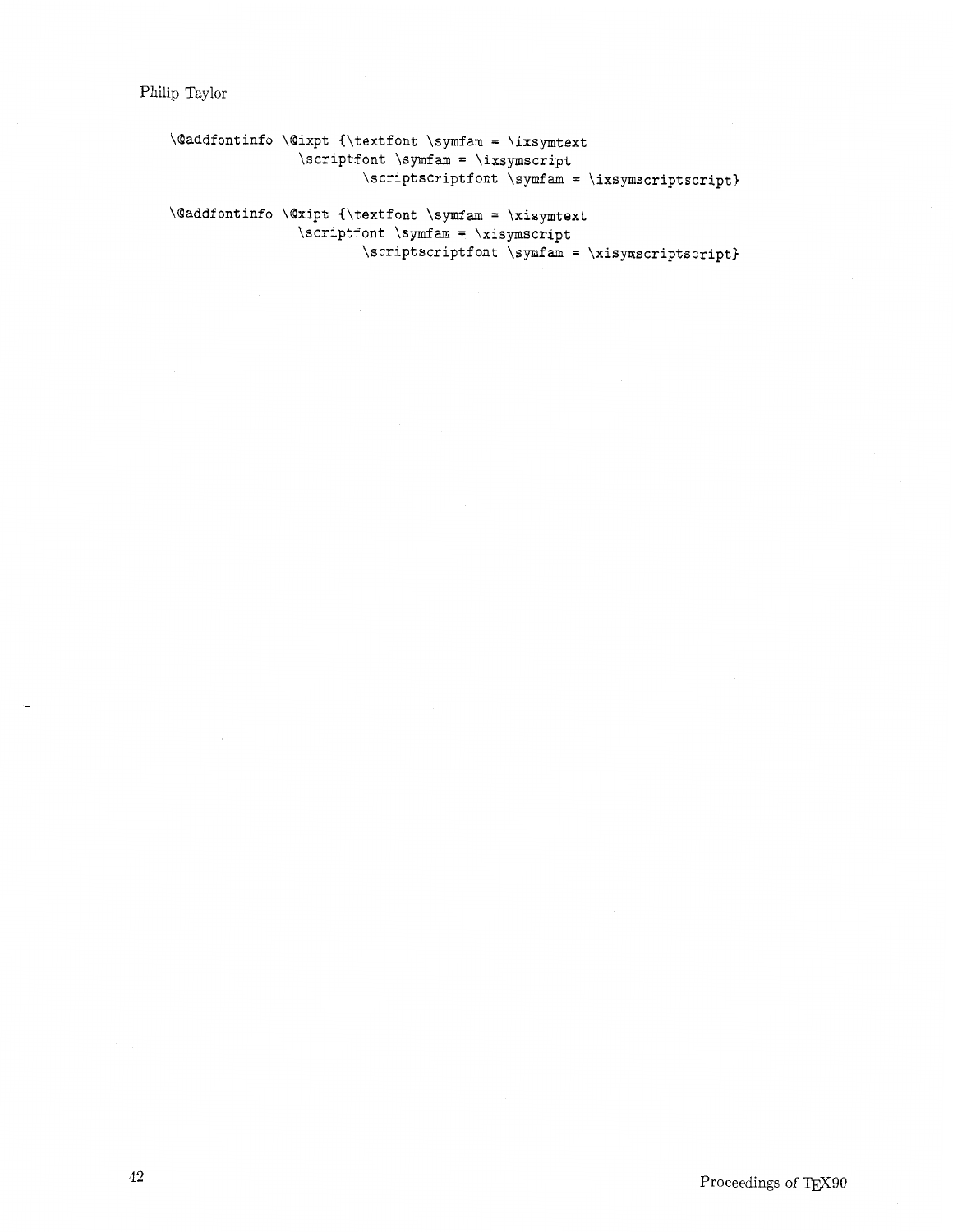Appendix C: The **\mathsraise** macros, for the height adjustment of maths operators

```
\text{Value } \left( \mathbb{Q} = 11 \right) % make '\mathbb{Q}'' a letter ...
\gdef \mathsraise % define the main procedure with no parameters 
C% % as we have to change catcodes immediately 
   \begingroup % will be closed as first thing \m@thraise does
   \def \@ctivateall \% define a macro to make all characters
   C% % except <space> active 
       \count 0 = 0 % for i := 0 to 127 
       \lozenge \catch 0 = \active\ifnum \count 0 < 127 \advance \count 0 by 1 % endfor 
       \repeat \catcode 32 = 10\text{ rad} % \catcode <space> = 10
   \frac{1}{2} % \Ctivateall now defined
   \def \mathraise ##I% % this procedure does all the real work, raising 
   <% % the character while retaining its maths class 
       \endgroup % restore normal catcodes a.s.a.p.
       \mathcal{F} \mathcal{M} \mathchardef \t@mp = \mathcode '##1% \mathcal{M} get the mathcode of #1 \mathcode '##1 = 32768\relax \mathcal{M} make it maths-active
       \mathcode '##1 = 32768\relax \lambda make it maths-active 1.1 \def \@ftermathchar ####1"{"}% \mathchar" -> "
       \det \left( \mathcal{C} \right)\def \m@thselect ####I% a procedure to select maths classes 
       C% % the parameter is normally a hex string 
              \count 0 = # # # #1\red x % get the mathcode into \count 0
              \divide \count0 by 4096 % only interested in the top three bits 
              \ifcase \count0 \mathord % use these to select the maths class 
                     \or \mathop
                     \or \mathbin 
                     \or \mathrel
                     \or \mathopen
                     \or \mathclose
                     \or \mathpunct
                     \or \mathord
              \chi fi
       1% % \mathselect now defined 
       \edef \t@mp {\expandafter \@ftermathchar \meaning \t@mp}% gets hex value
       \edef ##1% \sqrt{ } & define parameter-1 to yield the same character
       <% % raised by 0.15ex but retaining its maths class 
              \noexpand \m@thselect {\t@mp}%
              {\mathchoice 
               {\raise 0.15ex \hbox <$\displaystyle \mathchar\tQmp$)>% 
               \{\raisebox{1em}{$\sim$} \}{\raise 0.15ex \hbox {$\scriptstyle \mathchar\t@mp$}}%
               {\raise 0.15ex \hbox C$\scriptscriptstyle \mathchar\tQmp$)>)% 
       > % % parameter-I now defined 
   >% 
   \@ctivateall \m@thraise % make everything bar <space> active, then
                             % get and process the next character
\frac{1}{u} % \mathsraise now defined
\def \raisemaths #1% \frac{1}{8} % this procedure does all the real work, raising
{% % the character while retaining its maths class 
  \def \aftermathchar ##l"C1'>% % \mathchar" -> l1 
  \def \mathselect ##1% % a procedure to select maths classes
  C% % the parameter is normally a hex string
```